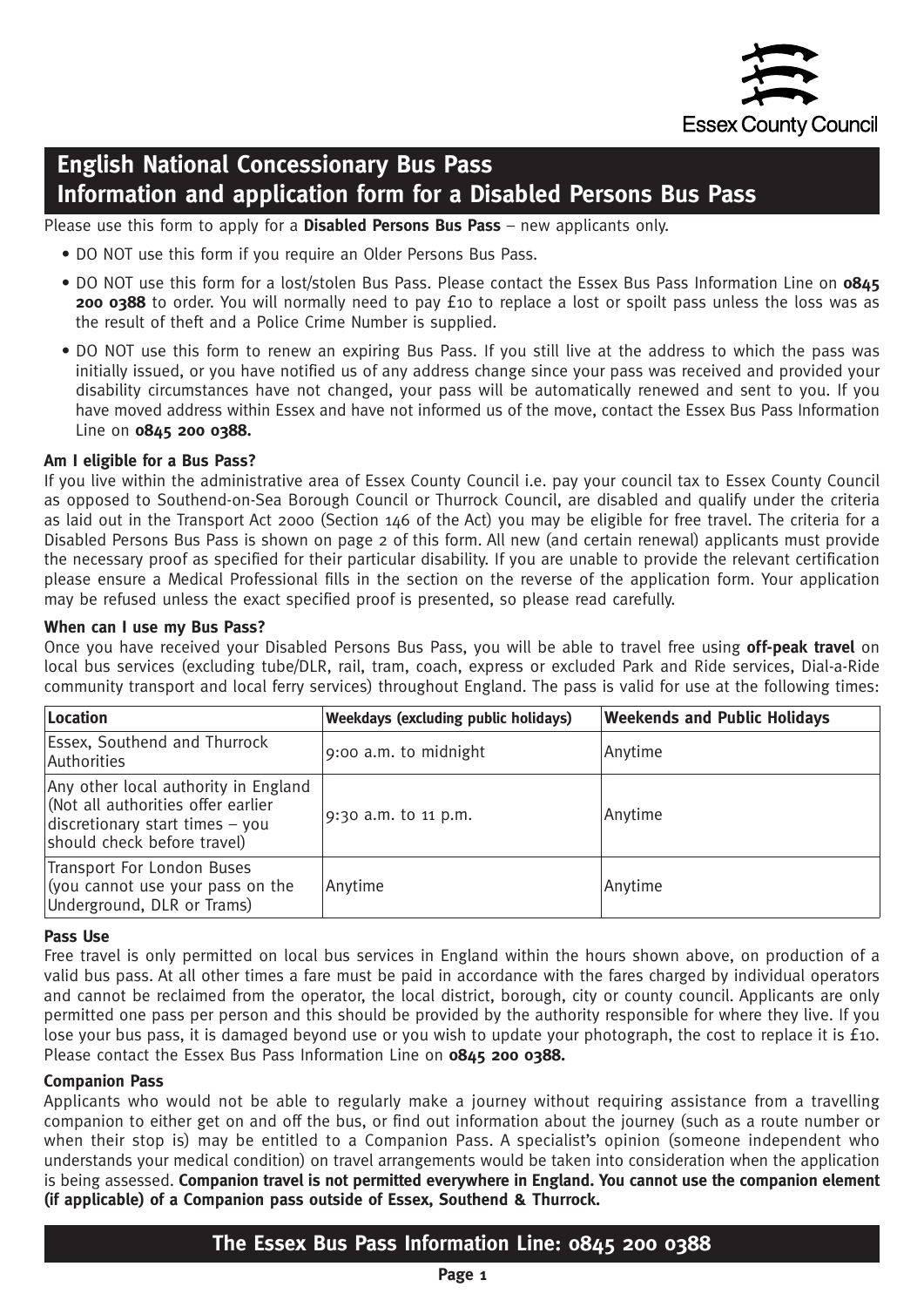## **How long does a Pass last for?**

Your pass is valid for up to 5 years. The expiry date is printed on the front of your pass. Expired passes are replaced free of charge.

## **How can I obtain a Bus Pass?**

To receive the Disabled Persons Bus Pass, which permits free off-peak travel across England, please carefully read the guidance notes and complete the attached application form. This should be posted with your **photocopied** validation documents to: **Essex ENCTS Bus Pass, PO Box 212, Waterlooville, PO7 6ZN.**

Your application MUST include:

- the completed **original** application form
- one **photocopy** of a proof of address document from Table 1 (do not send original documents)
- one **photocopy** of a proof of disability document from Table 2 (do not send original documents) OR the reverse section completed by a medical professional.
- one passport style/sized colour photograph of your head and shoulders with a single coloured background placed on the application form as indicated and with your name printed on the reverse. Head wear, unless specified for religious purposes, is not to be worn.

Table 1

| <b>Proof of Address Documents</b>                           |  |
|-------------------------------------------------------------|--|
| <b>VALID Driving licence</b>                                |  |
| Recent utility bill                                         |  |
| Most recent Council Tax bill                                |  |
| Proof of Pension entitlement, Bank statement & Medical card |  |

Any proof of address must be no more than three months old (with the date clearly visible) and the address must be printed, not hand written.

The Application Form you supply must be the original. This, plus photo, will be retained for our files.

Table 2

|                | Summary of Eligible Disability & acceptable supporting documents (please see enclosed guidance for full criteria).                                   |                                                                                                                                                                                                                                                                                                                                                                                                                                  |  |  |  |
|----------------|------------------------------------------------------------------------------------------------------------------------------------------------------|----------------------------------------------------------------------------------------------------------------------------------------------------------------------------------------------------------------------------------------------------------------------------------------------------------------------------------------------------------------------------------------------------------------------------------|--|--|--|
| l A            | Persons who are blind or<br>partially sighted.                                                                                                       | • Proof of registration with Social Services.<br>• If not on the Local Authority Register, evidence from an eye specialist, for example an<br>optometrist, that you would qualify to be registered as severely sight impaired (blind)<br>or sight impaired (partially sighted).                                                                                                                                                  |  |  |  |
| $\mathbf{B}$   | Persons who are profoundly<br>or severely deaf.                                                                                                      | . Proof of registration on a voluntary basis with Social Services.<br>• Audiological report or a report from an aural specialist indicating that hearing loss has<br>reached $70 - 95$ dBHL.                                                                                                                                                                                                                                     |  |  |  |
| $\overline{C}$ | Persons who are without<br>speech.                                                                                                                   | • Letter from your G.P., Consultant, or Senior Practice Nurse confirming that you are<br>Without Speech.                                                                                                                                                                                                                                                                                                                         |  |  |  |
| D              | Persons who have a disability<br>or have suffered an injury,<br>which has a substantial and<br>long term adverse effect on<br>their ability to walk. | . In receipt of the Higher Rate Mobility Component of Disability Living Allowance for a<br>minimum of 12 months.<br>• In receipt of War Pensioners Mobility Supplement for a minimum of 12 months<br>• Medical evidence that your walking ability is long term and substantially impaired<br>. In receipt of a Disabled Persons Parking Badge (Blue Badge)                                                                       |  |  |  |
| E              | Persons who do not have<br>arms or have long term loss<br>of use of both arms.                                                                       | • Letter from your G.P., Consultant, a Senior Practice Nurse or occupational therapist<br>confirming your condition.                                                                                                                                                                                                                                                                                                             |  |  |  |
| l F            | Persons who have learning<br>disabilities                                                                                                            | • Letter from your G.P., Consultant, or Senior Practice Nurse confirming that your learning<br>disability meets the eligibility criteria.<br>. Proof of registration with Social Services.<br>• For children – a letter from the head teacher at a special school confirming eligibility<br>as defined.                                                                                                                          |  |  |  |
| G              | Persons who if applied, would<br>have their application for a<br>driving licence refused on the<br>grounds of medical fitness                        | Letter from D.V.L.A. confirming the refusal/revocation of a driving licence for a<br>$\bullet$<br>minimum period of 12 months, or a letter from your G.P. or another suitable medical<br>professional confirming that you are most likely to be refused a driving licence due to<br>your medical condition. This does not include those excluded from holding a licence<br>due to the persistent misuse of drugs and/or alcohol. |  |  |  |

You should allow at least 10 working days for your application to be considered and if approved, the pass to be issued. Please contact the Bus Pass Information Line on **0845 200 0388** if you have not received your pass in this time.

Please do not hesitate to contact the Essex Bus Pass Information Line if you have any queries regarding your bus pass, or need help with your application.

# **The Essex Bus Pass Information Line: 0845 200 0388**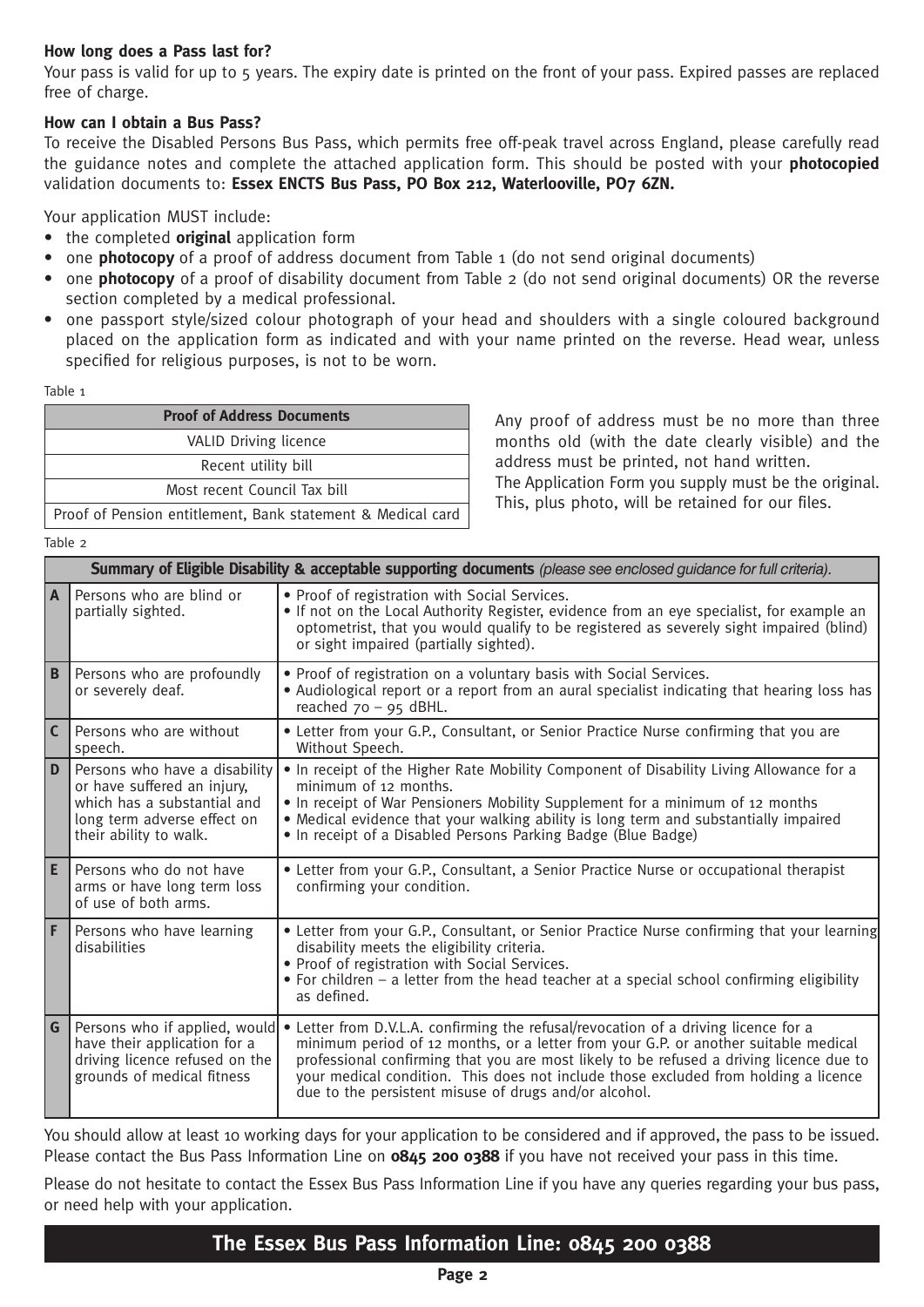

# ECC11234

| Application form for a Disabled Persons Bus Pass                                                                                                                                                                                                                                                                                                                                                                                                                                                         | Office use only |              |  |  |  |  |
|----------------------------------------------------------------------------------------------------------------------------------------------------------------------------------------------------------------------------------------------------------------------------------------------------------------------------------------------------------------------------------------------------------------------------------------------------------------------------------------------------------|-----------------|--------------|--|--|--|--|
|                                                                                                                                                                                                                                                                                                                                                                                                                                                                                                          | Address         |              |  |  |  |  |
| Please ensure you supply:-                                                                                                                                                                                                                                                                                                                                                                                                                                                                               | Photo           |              |  |  |  |  |
| <b>One COPY of a proof of address document</b> (Table 1)                                                                                                                                                                                                                                                                                                                                                                                                                                                 | Data            |              |  |  |  |  |
| <b>One COPY of a proof of disability document</b> (Table 2)                                                                                                                                                                                                                                                                                                                                                                                                                                              | Disability      |              |  |  |  |  |
| One passport style/sized colour photograph (Print name on reverse)                                                                                                                                                                                                                                                                                                                                                                                                                                       | Sign/Date       |              |  |  |  |  |
| The reverse section completed IF you cannot provide<br>a proof of disability document                                                                                                                                                                                                                                                                                                                                                                                                                    |                 |              |  |  |  |  |
| <b>Disability</b><br>$\mathbf{B}$<br>$\mathbf{D}$<br><b>Title</b><br>$\mathsf{C}$<br>A<br>Category                                                                                                                                                                                                                                                                                                                                                                                                       | E<br>F          | $\mathsf{G}$ |  |  |  |  |
| <b>Surname</b>                                                                                                                                                                                                                                                                                                                                                                                                                                                                                           |                 |              |  |  |  |  |
| <b>Forename</b>                                                                                                                                                                                                                                                                                                                                                                                                                                                                                          |                 |              |  |  |  |  |
| Gender (M/F)<br>NI No.<br>$DoB$ (dd/mm/yyyy)                                                                                                                                                                                                                                                                                                                                                                                                                                                             |                 |              |  |  |  |  |
|                                                                                                                                                                                                                                                                                                                                                                                                                                                                                                          |                 |              |  |  |  |  |
| <b>Address</b>                                                                                                                                                                                                                                                                                                                                                                                                                                                                                           |                 |              |  |  |  |  |
|                                                                                                                                                                                                                                                                                                                                                                                                                                                                                                          |                 |              |  |  |  |  |
| <b>Postcode</b>                                                                                                                                                                                                                                                                                                                                                                                                                                                                                          |                 |              |  |  |  |  |
| <b>Telephone</b>                                                                                                                                                                                                                                                                                                                                                                                                                                                                                         |                 |              |  |  |  |  |
| <b>Email</b>                                                                                                                                                                                                                                                                                                                                                                                                                                                                                             |                 |              |  |  |  |  |
| PLEASE READ THIS DECLARATION CAREFULLY BEFORE SIGNING YOUR FORM :- I certify that the above information is correct,<br>that I am eligible by disability and that I am a permanent resident within the County of Essex and that I will abide by the<br>conditions of use which I understand may be revised from time to time. I confirm I have read the data protection and fair<br>processing notices on page 4 of this form. I understand it is my responsibility to tell you if my condition improves. |                 |              |  |  |  |  |
| Signed <u>example and state</u> and state and state and state and state and state and state and state and state and state and state and state and state and state and state and state and state and state and state and state and s                                                                                                                                                                                                                                                                      |                 |              |  |  |  |  |
| Top of photo                                                                                                                                                                                                                                                                                                                                                                                                                                                                                             |                 |              |  |  |  |  |
| Attach photo here<br>Clearly print your name on the reverse of your photo.<br>Bottom of photo                                                                                                                                                                                                                                                                                                                                                                                                            |                 |              |  |  |  |  |